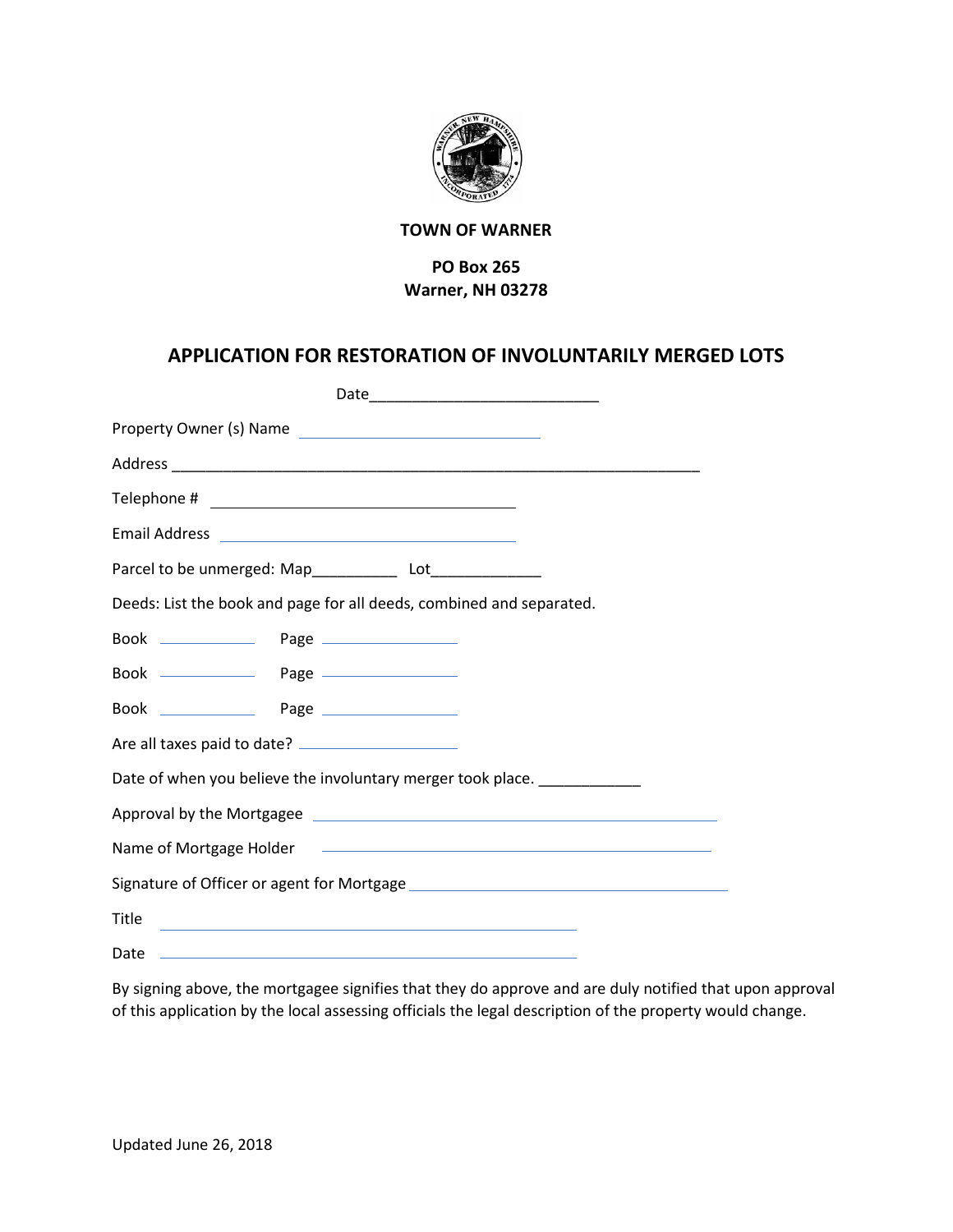| Signature(s) of all property owners: Signature ___________________________                                                                                                                                 |  |  |
|------------------------------------------------------------------------------------------------------------------------------------------------------------------------------------------------------------|--|--|
|                                                                                                                                                                                                            |  |  |
| Name(print)_______________________Date ____________Signature ____________________                                                                                                                          |  |  |
| Description of approval:                                                                                                                                                                                   |  |  |
| <u> 1989 - Johann Stoff, deutscher Stoff, der Stoff, der Stoff, der Stoff, der Stoff, der Stoff, der Stoff, der S</u><br>,我们也不能在这里的时候,我们也不能在这里的时候,我们也不能会在这里的时候,我们也不能会在这里的时候,我们也不能会在这里的时候,我们也不能会在这里的时候,我们也不 |  |  |
|                                                                                                                                                                                                            |  |  |

### **APPROVAL OF A MAJORITY OF SELECTMEN**

| Chair of Board of Selectmen signature | Printed | Date |
|---------------------------------------|---------|------|
| Selectman signature                   | Printed | Date |
| Selectman signature                   | Printed | Date |